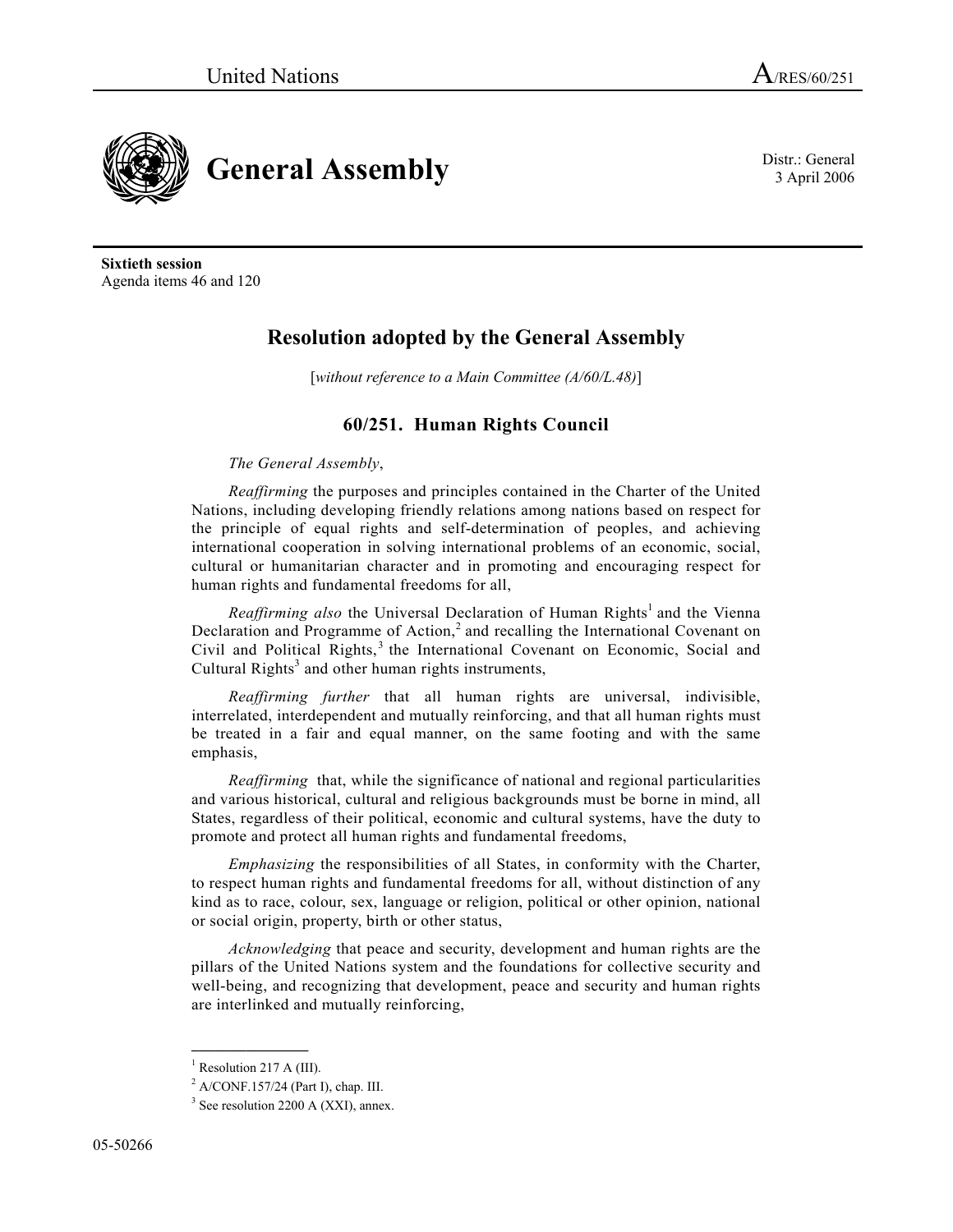*Affirming* the need for all States to continue international efforts to enhance dialogue and broaden understanding among civilizations, cultures and religions, and emphasizing that States, regional organizations, non-governmental organizations, religious bodies and the media have an important role to play in promoting tolerance, respect for and freedom of religion and belief,

*Recognizing* the work undertaken by the Commission on Human Rights and the need to preserve and build on its achievements and to redress its shortcomings,

*Recognizing also* the importance of ensuring universality, objectivity and non-selectivity in the consideration of human rights issues, and the elimination of double standards and politicization,

*Recognizing further* that the promotion and protection of human rights should be based on the principles of cooperation and genuine dialogue and aimed at strengthening the capacity of Member States to comply with their human rights obligations for the benefit of all human beings,

*Acknowledging* that non-governmental organizations play an important role at the national, regional and international levels, in the promotion and protection of human rights,

*Reaffirming* the commitment to strengthen the United Nations human rights machinery, with the aim of ensuring effective enjoyment by all of all human rights, civil, political, economic, social and cultural rights, including the right to development, and to that end, the resolve to create a Human Rights Council,

 1. *Decides* to establish the Human Rights Council, based in Geneva, in replacement of the Commission on Human Rights, as a subsidiary organ of the General Assembly; the Assembly shall review the status of the Council within five years;

 2. *Decides* that the Council shall be responsible for promoting universal respect for the protection of all human rights and fundamental freedoms for all, without distinction of any kind and in a fair and equal manner;

 3. *Decides also* that the Council should address situations of violations of human rights, including gross and systematic violations, and make recommendations thereon. It should also promote the effective coordination and the mainstreaming of human rights within the United Nations system;

 4. *Decides further* that the work of the Council shall be guided by the principles of universality, impartiality, objectivity and non-selectivity, constructive international dialogue and cooperation, with a view to enhancing the promotion and protection of all human rights, civil, political, economic, social and cultural rights, including the right to development;

5. *Decides* that the Council shall, inter alia:

 (*a*) Promote human rights education and learning as well as advisory services, technical assistance and capacity-building, to be provided in consultation with and with the consent of Member States concerned;

(*b*) Serve as a forum for dialogue on thematic issues on all human rights;

 (*c*) Make recommendations to the General Assembly for the further development of international law in the field of human rights;

 (*d*) Promote the full implementation of human rights obligations undertaken by States and follow-up to the goals and commitments related to the promotion and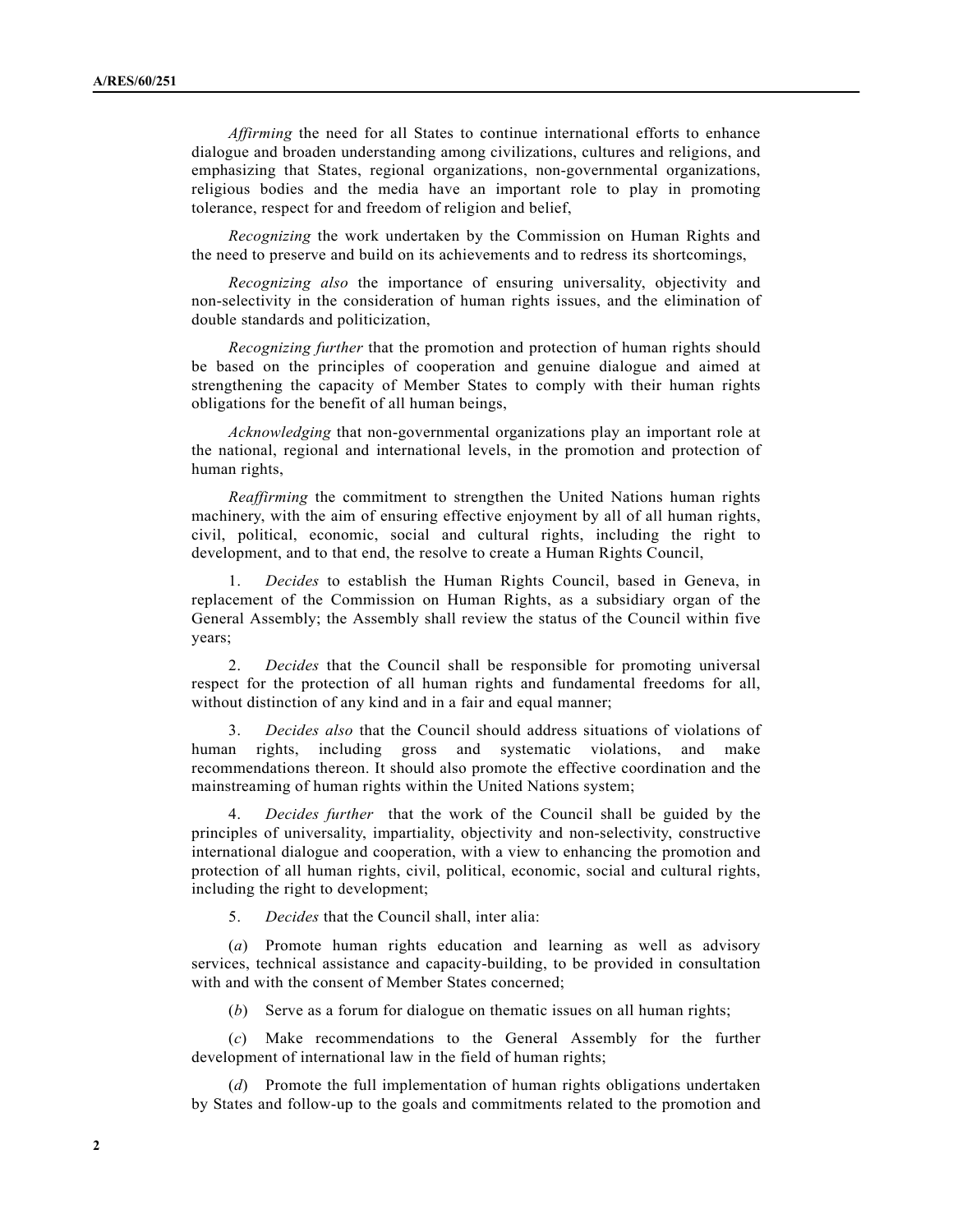protection of human rights emanating from United Nations conferences and summits;

 (*e*) Undertake a universal periodic review, based on objective and reliable information, of the fulfilment by each State of its human rights obligations and commitments in a manner which ensures universality of coverage and equal treatment with respect to all States; the review shall be a cooperative mechanism, based on an interactive dialogue, with the full involvement of the country concerned and with consideration given to its capacity-building needs; such a mechanism shall complement and not duplicate the work of treaty bodies; the Council shall develop the modalities and necessary time allocation for the universal periodic review mechanism within one year after the holding of its first session;

Contribute, through dialogue and cooperation, towards the prevention of human rights violations and respond promptly to human rights emergencies;

 (*g*) Assume the role and responsibilities of the Commission on Human Rights relating to the work of the Office of the United Nations High Commissioner for Human Rights, as decided by the General Assembly in its resolution 48/141 of 20 December 1993;

 (*h*) Work in close cooperation in the field of human rights with Governments, regional organizations, national human rights institutions and civil society;

 (*i*) Make recommendations with regard to the promotion and protection of human rights;

(*j*) Submit an annual report to the General Assembly;

 6. *Decides also* that the Council shall assume, review and, where necessary, improve and rationalize all mandates, mechanisms, functions and responsibilities of the Commission on Human Rights in order to maintain a system of special procedures, expert advice and a complaint procedure; the Council shall complete this review within one year after the holding of its first session;

 7. *Decides further* that the Council shall consist of forty-seven Member States, which shall be elected directly and individually by secret ballot by the majority of the members of the General Assembly; the membership shall be based on equitable geographical distribution, and seats shall be distributed as follows among regional groups: Group of African States, thirteen; Group of Asian States, thirteen; Group of Eastern European States, six; Group of Latin American and Caribbean States, eight; and Group of Western European and other States, seven; the members of the Council shall serve for a period of three years and shall not be eligible for immediate re-election after two consecutive terms;

 8. *Decides* that the membership in the Council shall be open to all States Members of the United Nations; when electing members of the Council, Member States shall take into account the contribution of candidates to the promotion and protection of human rights and their voluntary pledges and commitments made thereto; the General Assembly, by a two-thirds majority of the members present and voting, may suspend the rights of membership in the Council of a member of the Council that commits gross and systematic violations of human rights;

 9. *Decides also* that members elected to the Council shall uphold the highest standards in the promotion and protection of human rights, shall fully cooperate with the Council and be reviewed under the universal periodic review mechanism during their term of membership;